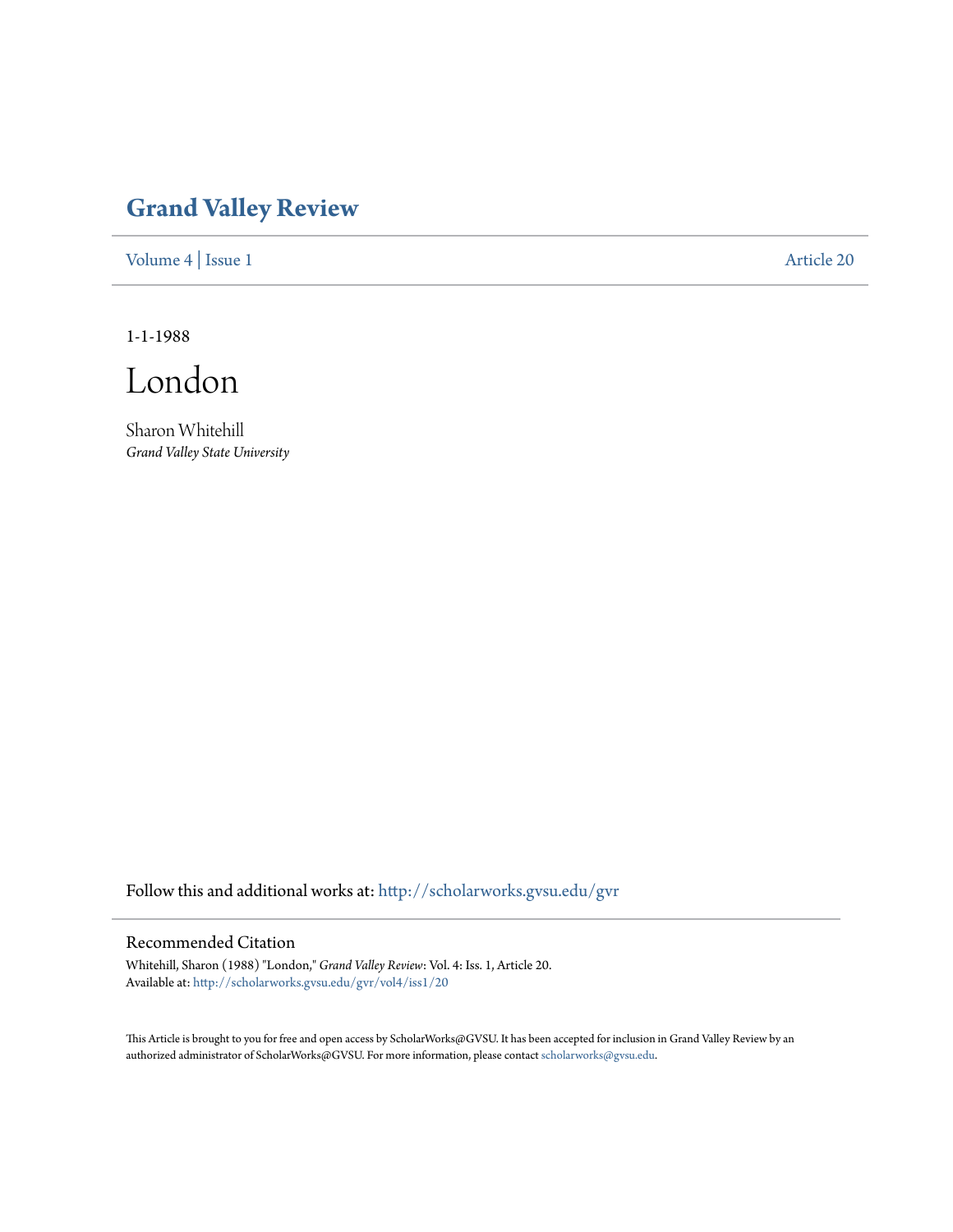## *London*

## SHARON WHITEHILL

For five weeks this past summer fourteen GVSU students, ranging in age from seventeen to sixty-two and with interests ranging from library science to theater to history to language arts, participated in our first-ever summer study in England program. At Kingston Polytechnic, a college much like Grand Valley, we undertook a six-credit course of study: three credits on the Victorian Age (its social customs, arts and crafts, gardens, and architecture, as well as its writers, painters, politicians, and criminals) and three credits for keeping a detailed, ongoing travel journal.

Kingston Polytechnic is located in the Royal Borough of Kingston-on-Thames, once a Saxon capital (you can still see its Coronation Stone), along a beautiful stretch on the south bank of the river for which it is named. What follows is a joint letter, from the original fourteen participants and me.

Now that we've been in London for about a month we've adjusted to life in England pretty well, though it's still new enough even now to continue challenging our American assumptions, habits, and tastes. There are a lot of stories to tell.

Many of us chose to come to England because we wanted the advantages of foreign travel without having to learn the language. English is English, we reasoned  $-$  but we were mistaken. "Here they speak British-English," Kristin Rowe explains; "there we speak American. Since my arrival I've had countless misunderstandings — and laughter." Some typical examples: "Never ask for a pop  $-$  they won't know what it is. You have to ask for a specific kind: Coca-cola, or Schwepp's. Don't ask for pop tarts, either; they'll think you want a bouncy prostitute."

Language peculiarities – at least to American ears – extend to names and signs. Sharon Whitehill, our program director, has some favorites from previous trips (the restaurant in Covent Garden called "The Crusting Pipe," and the signs warning dogwalkers not to let their canines "foul the roadway") and some brand new discoveries: a pub called "The Slug and Lettuce," a cottage named "Toad Croak Hall," a street named "Seething Wells Lane." Motorists near the Houses of Parliament are cautioned to drive "Dead Slow," while a sign near a South London cemetery warns "Parking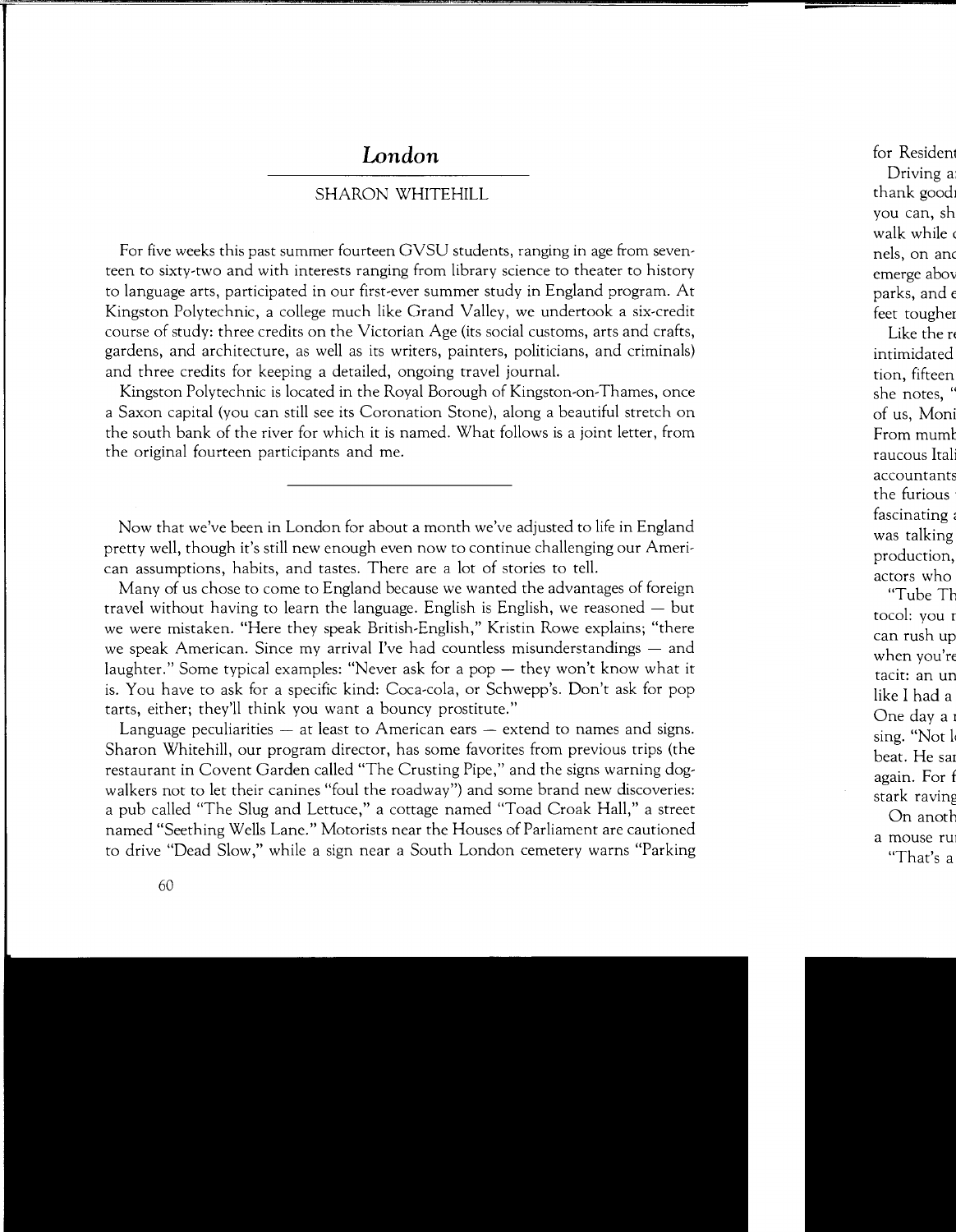for Residents Only."

Driving and parking were *not* among the adjustments we had to make; London, thank goodness, is a city for walking. Even when using its excellent transport system you can, should, and will walk to the bus stop or train or tube station. You'll also walk while changing trains before your final destination: through corridors and tunnels, on and off escalators and lifts, up and down stairs. And you'll walk when you emerge above-ground: to and past and through cathedrals, museums, galleries, gardens, parks, and even entire districts. So as Joyce Wilkins suggests, "it does pay to get your feet toughened up before you come."

Like the rest of us, Monica Vetter was at first surprised by all the walking, and rather intimidated by public transport. "The dorms are fifteen minutes from the train station, fifteen minutes from the school, and even farther from shopping in Kingston," she notes, "and once you're in London you walk a lot too." But also like the rest of us, Monica found that the London Underground can be an adventure in itself. From mumbling old ladies to dirty old men, from young lovers to tired mothers, from raucous Italian teenagers to earnest Canadian tourists, from punks to punctilious city accountants, there is always a sense of human drama down in the tube. There was the furious young woman, for example, who delivered this verbal blast: "What's so fascinating about my boobs, you silly bitch?" No one ever did figure out whom she was talking to  $-$  in fact we might have been witnessing part of a "Tube Theater" production, where the audience follows along and observes commuters' reactions to actors who portray highly eccentric passengers.

"Tube Theater" succeeds, of course, precisely because of strict Underground protocol: you must keep to the right on stairs and escalators so that those in a hurry can rush up or down on the left; you must stand clear of the doors of the train even when you're squeezed like a sardine. And Victoria Artt learned another rule, this one tacit: an unescorted woman must never be open even to polite conversation. "I felt like I had a sign on my forehead," she says: "'If you're weird I want to talk to you."' One day a man sat next to Victoria in an almost empty car and promptly began to sing. "Not loud, mind you, but real low under his breath, and he was rocking to the beat. He sang two lines - the chorus from Pink Floyd's 'The Wall' - over and over again. For four stops. By the time we got to Waterloo I thought I was going to go stark raving mad."

On another occasion Victoria and a man with purple hair simultaneously noticed a mouse running across the tracks in the Piccadilly Circus station.

"That's a mouse," whispered the man.